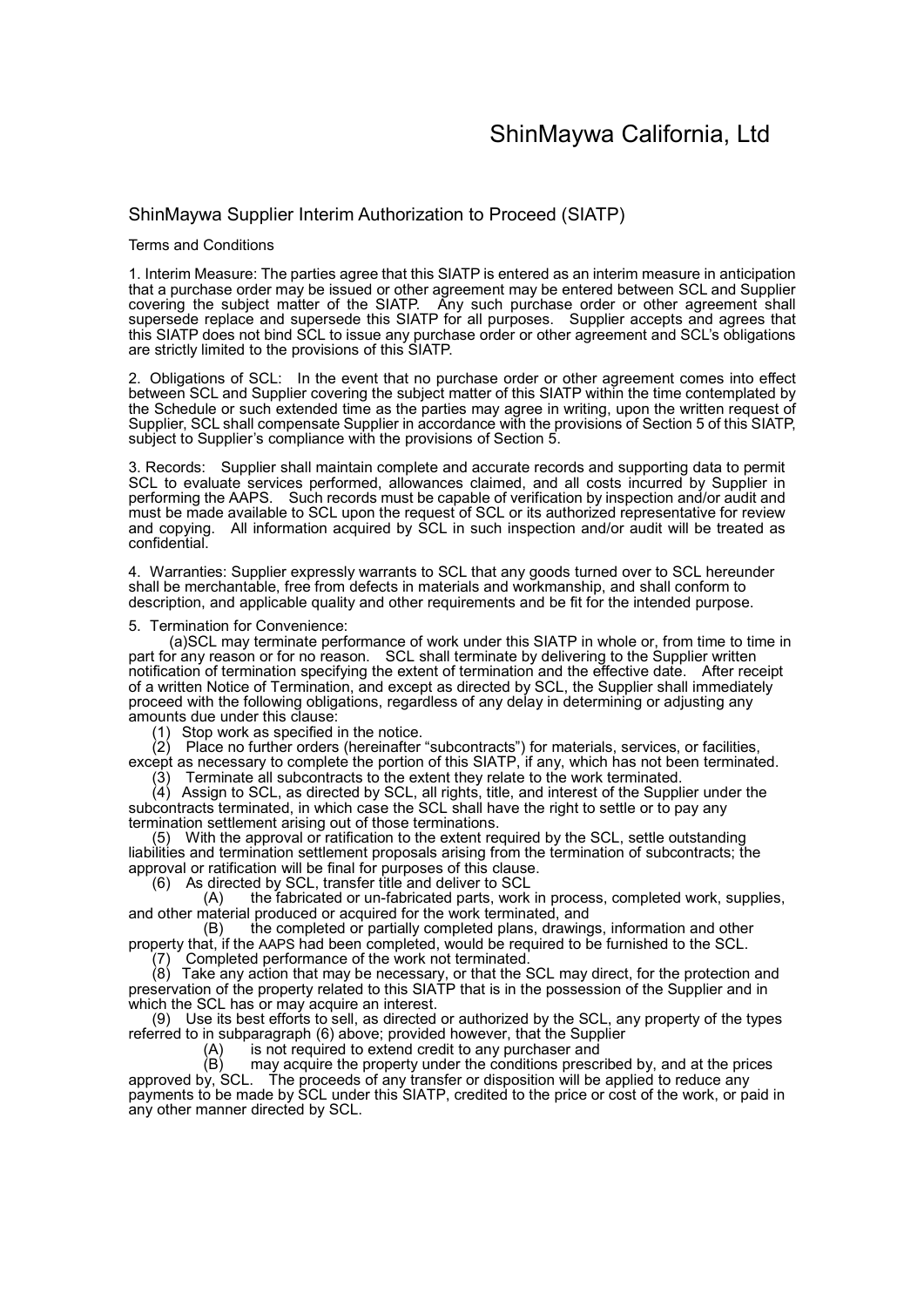# ShinMaywa California, Ltd

 (b) After termination, the Supplier shall submit a final termination settlement proposal to SCL in the form and with the certification prescribed by SCL. The Supplier shall submit the proposal promptly, but no later than three (3) months from the effective date of termination, unless extended in writing by SC: upon written request of the Supplier within this three-month period. However, if SCL determines that the facts justify it, a termination settlement proposal may be received and acted on after such three-month period or any extension. If the Supplier fails to submit the proposal within the time allowed, SCL may determine, on the basis of information available, the amount, if any, due the Supplier because of the termination and shall pay the amount determined.

Subject to the paragraph above, the Supplier and SCL may agree upon the whole or any part of the amount to be paid because of the termination. The amount may include a reasonable allowance for profit on work done. The STIAP shall be amended, and the Supplier paid the agreed amount.

If Supplier fails timely to submit a proposal, or if the parties fail to agree upon the amount to be paid, SCL may determine, on the basis of information available, the amount, if any, due the Supplier because of the termination and shall pay the amount determined. Such amount shall be based on the reasonable and verified costs incurred in performance of the STIAP.

SCL's liability under this Section 5 shall in no event exceed the Monetary Limit as reduced by the amount of any payments previously made and as adjusted for the value of work not terminated.

6. CANCELLATION FOR DEFAULT:

(a) SCL may cancel this STIAP in whole or, in part, effective as of the date specified by SCL if:

(1)Supplier fails to perform the AASP, or comply with any requirement of this STIAP within the time specified herein or any extension granted by SCL, and such failure is not cured within ten days after receipt of notice from SCL specifying the failure;

Supplier fails to make progress towards performance of this STIAP and such failure is not cured within ten days after receipt of notice from SCL specifying the failure; or

(3) Supplier ceases doing business or becomes insolvent or becomes subject to any law relating to bankruptcy, insolvency, or relief of debtors.

 (b) If SCL cancels this STIAP in whole or in part for default, it may acquire, under the terms and in the manner it considers appropriate, goods and services reasonably equivalent to those canceled. Supplier will be liable for and will promptly pay to SCL on SCL's first demand the amount by which the cost of such replacement goods and services exceeds the Monetary Limit.

 (c)Upon receipt of cancellation notice from SCL's authorized representative, Supplier will stop work as directed by SCL, and transfer title and deliver to SCL in the manner directed, any tools, material, SCL supplied technical data and design information, and completed goods. However, Supplier shall continue the work not canceled.

 (d) Upon cancellation, an equitable settlement will be made between Supplier and SCL for costs of partially completed and completed goods conforming to requirements and any other payments due Supplier from SCL. The amount of the settlement will be equal to the verified amount due Supplier for the termination of this STIAP less SCL's costs for procurement or manufacture of the terminated portion of the work. Supplier's claims relating to such settlement are subject to verification by SCL 's audit of Supplier's records relating to the AAPS.

 (e) SCL's liability under this STIAP shall in no event exceed the Monetary Limit as reduced by the amount of any payments previously made and as adjusted for the value of work not cancelled.

7. CONFIDENTIAL INFORMATION: Supplier agrees to keep confidential and protect from disclosure all (a) confidential, proprietary, and/or trade secret information: (b) tangible items containing, conveying, or embodying such information: and (c) tooling obtained from and/or belonging to SCL in connection with this STIAP (collectively referred to as "Proprietary Materials"). Supplier will use Proprietary Materials only in the performance of and for the purpose of this STIAP. The restrictions on disclosure or use of Proprietary Materials by Supplier apply to all materials derived by Supplier or others from SCL's Proprietary Materials. Upon SCL's request at any time, and in any event upon completion, termination or cancellation of this STIAP, Supplier must return to